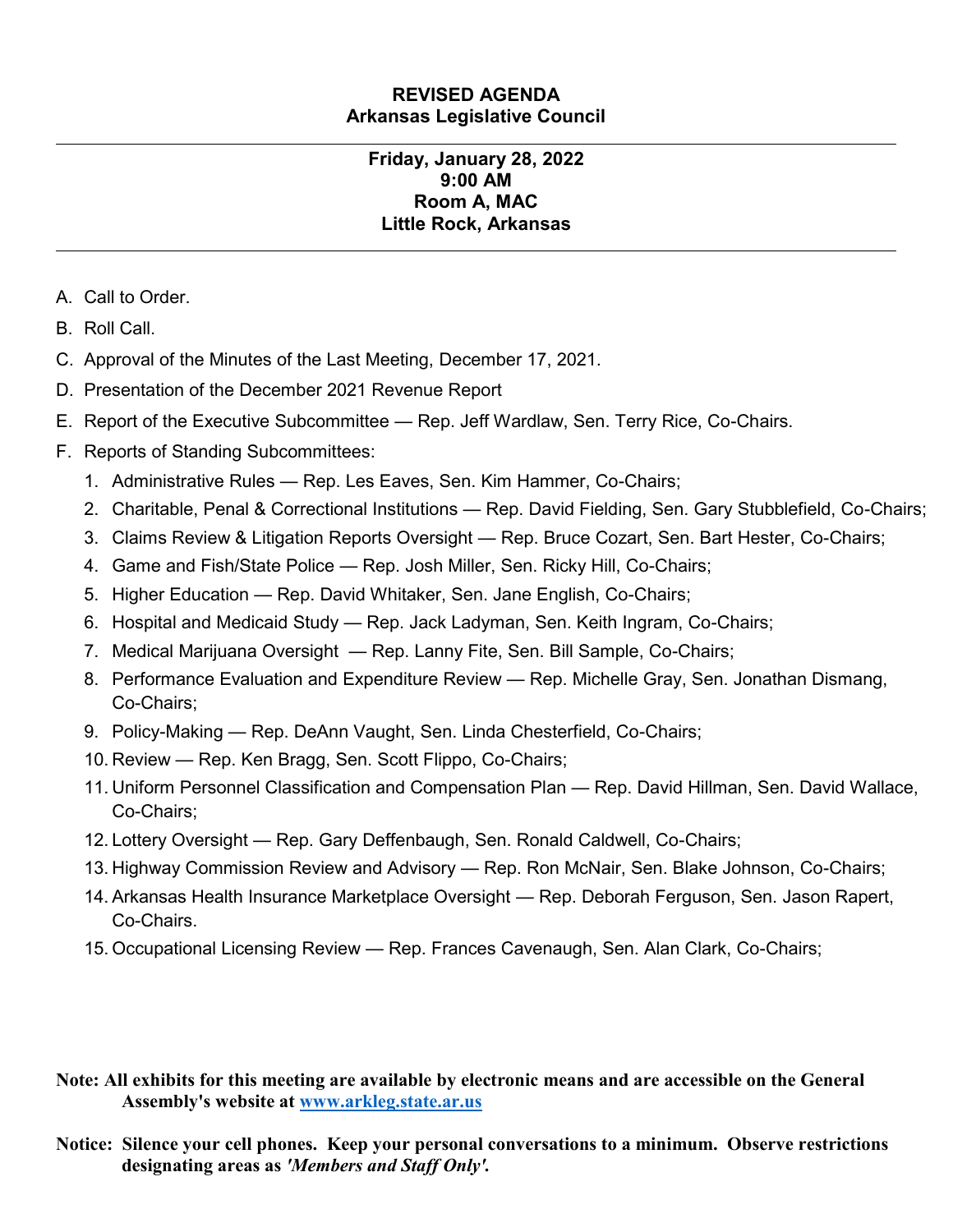- G. Reports of Interim or Special Committees:
- H. Review of Communications:
	- 1. **Arkansas Infant and Child Death Review Panel - Arkansas Children's Hospital**, Annual Report on the Arkansas Infant and Child Death Review Program, for review year 2021, submitted pursuant to A.C.A. § 20-27-1707.
	- 2. **Bureau of Legislative Research,** Report on travel recommendations for members of the General Assembly attending conferences other than SLC, CSG, NCSL, ALEC, or the Energy Council submitted pursuant to Legislative Council travel policy.
	- 3. **Commissioner of State Lands,** Report of property sold from July 2021 through September 2021 and October 2021 through December 2021, by the Commissioner of State Lands Office through the post-auction sale process, submitted pursuant to A.C.A. § 26-37-202(b)(3).

## 4. **Department of Commerce:**

- a. **Arkansas Development Finance Authority**, Financial Report of the Capital Access Fund, submitted pursuant to A.C.A. § 15-5-1110(a).
- b. **Department of Workforce Services,** Quarterly Report for Special Funds, pursuant to A.C.A. §19-5-984; Unemployment Insurance Administration Fund, pursuant to A.C.A. §19- 5-1232; and the Training Trust Fund, pursuant to A.C.A. §19-5-1131, for the quarters ended September 30, 2021 - December 31, 2021.

### 5. **Department of Correction**:

- a. **Arkansas Parole Board**, Monthly performance report on parole applications and outcomes for December 2021, submitted pursuant to A.C.A. § 16-93-210;
- b. **Division of Community Correction**, Report on the Community Correction Centers' population totals and Parole and Probation Services' caseload information as of January 4, 2021*;*
- c. **Division of Correction**, Statewide Population Report as of January 10, 2022;

# 6. **Department of Finance and Administration**:

a. **Division of Budget and Finance**, Monthly General Revenue Report for December 2021;

### 7. **Department of Human Services**:

- a. **Department of Human Services**, Report on the Rental Assistance Program Fund Distribution;
- b. **Division of Children and Family Services**, Monthly report of out-of-state and in-state placements for November 2021 submitted pursuant to A.C.A. §20-46-106;
- c. **Division of Medical Services**, Monthly report of Medicaid in-state and out-of-state inpatient psychiatric placements for November 2021, submitted pursuant to A.C.A. § 20-46-105;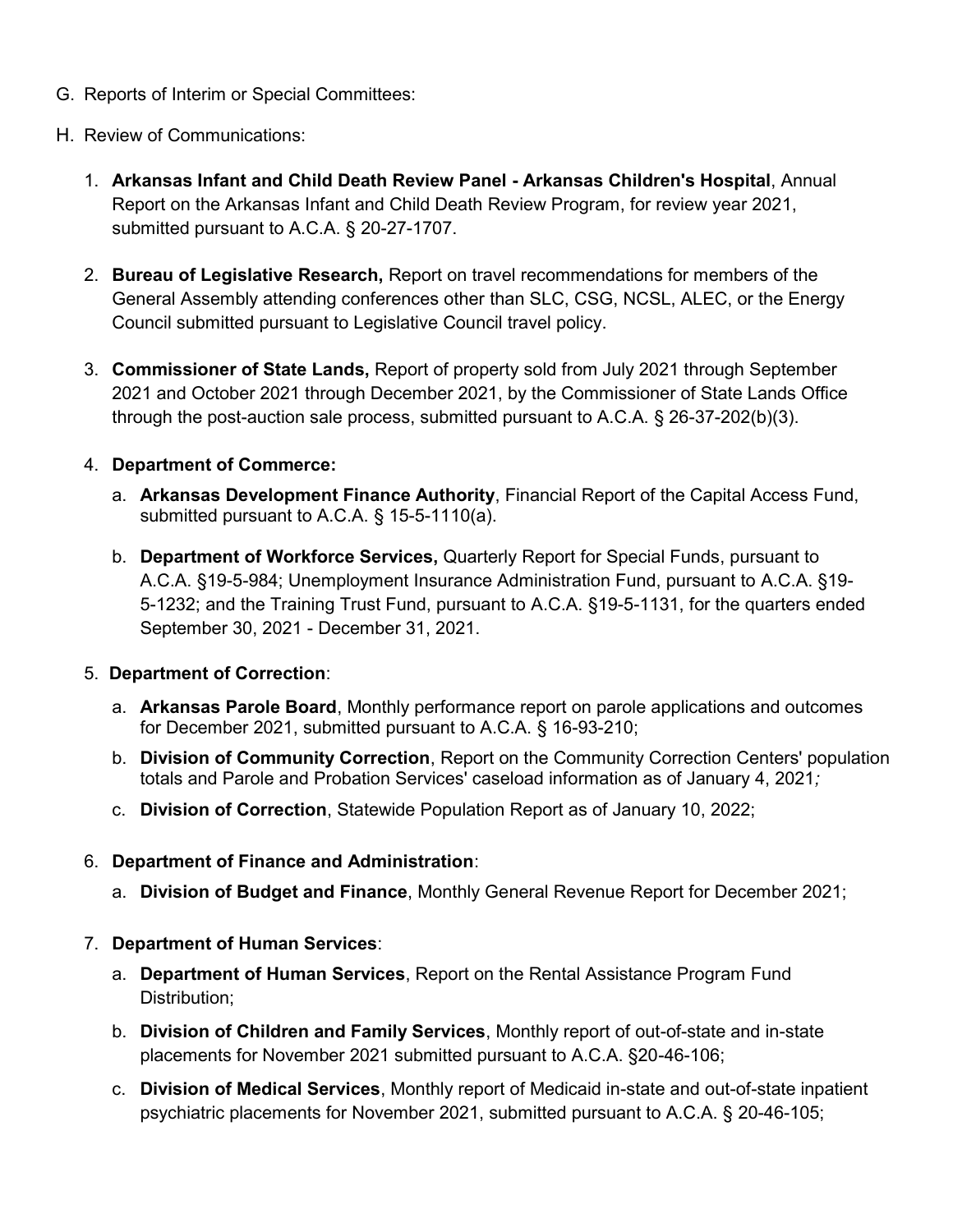- 8. **Department of Parks, Heritage, and Tourism:**
	- a. **Capitol Zoning District Commission**, Monthly activity report for January 2022, submitted pursuant to A.C.A. § 22-3-311.
- 9. **Department of Public Safety**:
	- a. **Arkansas State Police**, Monthly activity report for December 2021 regarding activity and condition of the Uniformed Employee Health Insurance Plan, submitted pursuant to Section 42 of Act 995 of the 2021 Regular Session.

## 10. **Department of Transformation and Shared Services:**

- a. **Division of Building Authority,** Monthly performance report pertaining to capital improvement activities (design and construction) for December 2021, submitted pursuant to A.C.A. § 22-2- 108(13);
- b. **Division of Building Authority,** Quarterly report pertaining to leasing of State owned real property to non-state entities and the transfer of DBA's property to non-state entities from October 1 - December 31, 2021, submitted pursuant to A.C.A. § 22-6-117.
- 11. **Treasurer of State**, Report of liquidity, return on investment, financial transactions, and safekeeping items for the State Treasury for the period July 1, 2021 through December 31, 2021, submitted pursuant to A.C.A. § 19-3-504(b)(2) *(complete report submitted in CD format, and is available upon request)*;
- I. New Business:
	- 1. Request for approval to establish a COVID-19 Vaccination Policy, submitted pursuant to Act 977 of the 2021 Regular Session:
		- a. **Arkansas Department of Veterans Affairs (ADVA)**
		- b. **Department of Human Services (DHS)**
		- c. **University of Arkansas Medical Sciences (UAMS)**
	- 2. **Department of Commerce, Arkansas Economic Development Commission**: Request for American Rescue Plan Act Appropriation and Funding in the amount of \$3,188,730.30.
- J. New Interim Study Proposals and Interim Resolutions:
	- 1. **Interim Study Proposal 2021-112, by Representative Vivian Flowers**, an Act to regulate the length of Railroad Train operated on a main line or branch line; to declare an emergency; and for other purposes.
- K. Business Carried Over: